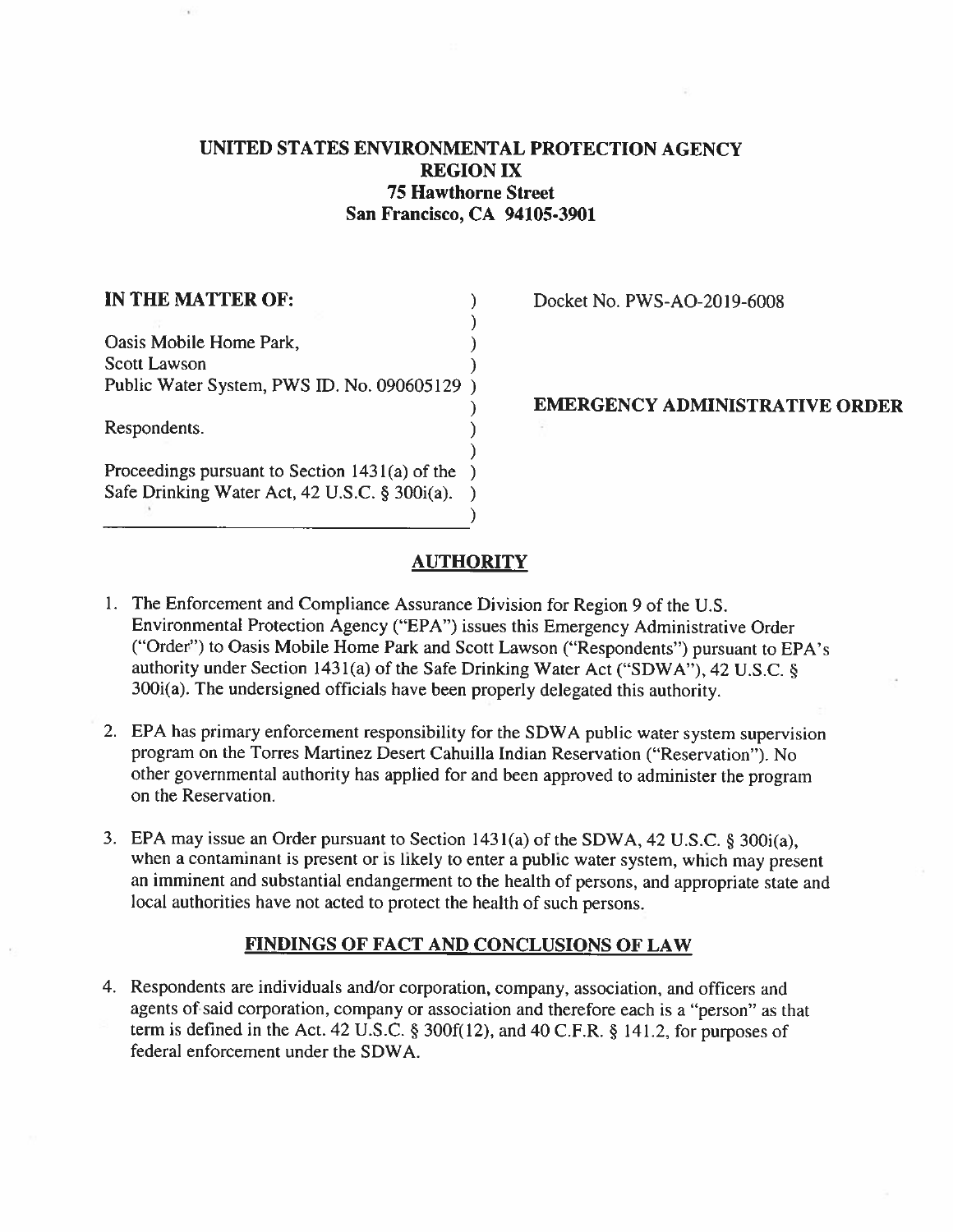# Emergency Administrative Order Oasis Mobile Home Park Public Water System Page 2 of 8

- 5. Respondents own and operate a "public water system" within the meaning of Section 1401(4) of the SDWA. 42 U.S.C. § 300f(4), and 40 C.F.R. § 141.2, known as the Oasis Mobile Home Park Public Water System ("System"), which serves water for human consumption through approximately 390 service connections to approximately 1,900 persons located on the Torres Martinez Desert Cahuilla Indian Reservation at 88740 Avenue 70, Thermal, California 92274.
- 6. Respondents' ownership and operation of a public water system makes each a "supplier of water" within the meaning of Section 1401(5) of the SDWA, 42 U.S.C. § 300f(5), and 40 C.F.R. § 141.2, and subject to the requirements of Part B of the SDWA, 42 U.S.C. § 300g, and its implementing regulations at 40 C.F.R. Part 141.
- 7. The System regularly serves at least 25 year-round residents and is therefore a "community water system" ("CWS") within the meaning of Section 1401(15) of the SDWA, 42 U.S.C. § 300f( 15), and 40 C.F.R. § 141.2.
- 8. The System's arsenic treatment plant is <sup>a</sup> coagulation filtration system that uses <sup>a</sup> proprietary media. The source water is pumped through a LAKOS sand separator to remove most of the particles from the flow stream, then oxidize with chlorine to covert the arsenic from arsenic <sup>3</sup> to arsenic 5 to help in the arsenic removal process. The water is then injected with ferric chloride solution that supports the production of floc which is part of the coagulation process. The water is then piped through eight filter vessels, each containing a proprietary manganese oxide media. The treatment process has a backwash component that removes the arsenic saturated iron oxides and other paniculates that may be in the water. After the water is filtered through the vessels, it is discharged to storage tanks and then pumped to distribution.
- 9. The SDWA's National Primary Drinking Water Regulations ("NPDWRs") at 40 C.F.R. §  $141.62(b)(16)$  establish the Maximum Contaminant Level ("MCL") for arsenic, which is set at 10 parts per billion (ppb).
- 10. The System is solely supplied by groundwater that has naturally occurring arsenic levels above the MCL.
- 11. Pursuant to 40 C.F.R. § l41.23(i)(1), the MCL for arsenic is calculated on a running annual average ("RAA") at each sampling point. A system with an RAA at any sampling point above the MCL has violated the MCL.
- 12. Under the public notice requirements at 40 C.F.R § 141.203(a)(1), (b) and (c), the System must provide public notice of any MCL violation, in a form and manner that is reasonably calculated to reach persons served as soon as practical. hut no later than 30 days aticr the system learns of a violation. Further, under 40 C.F.R  $\S$  141.201(c)(3), the System must submit a copy of the public notice document to its primacy agency.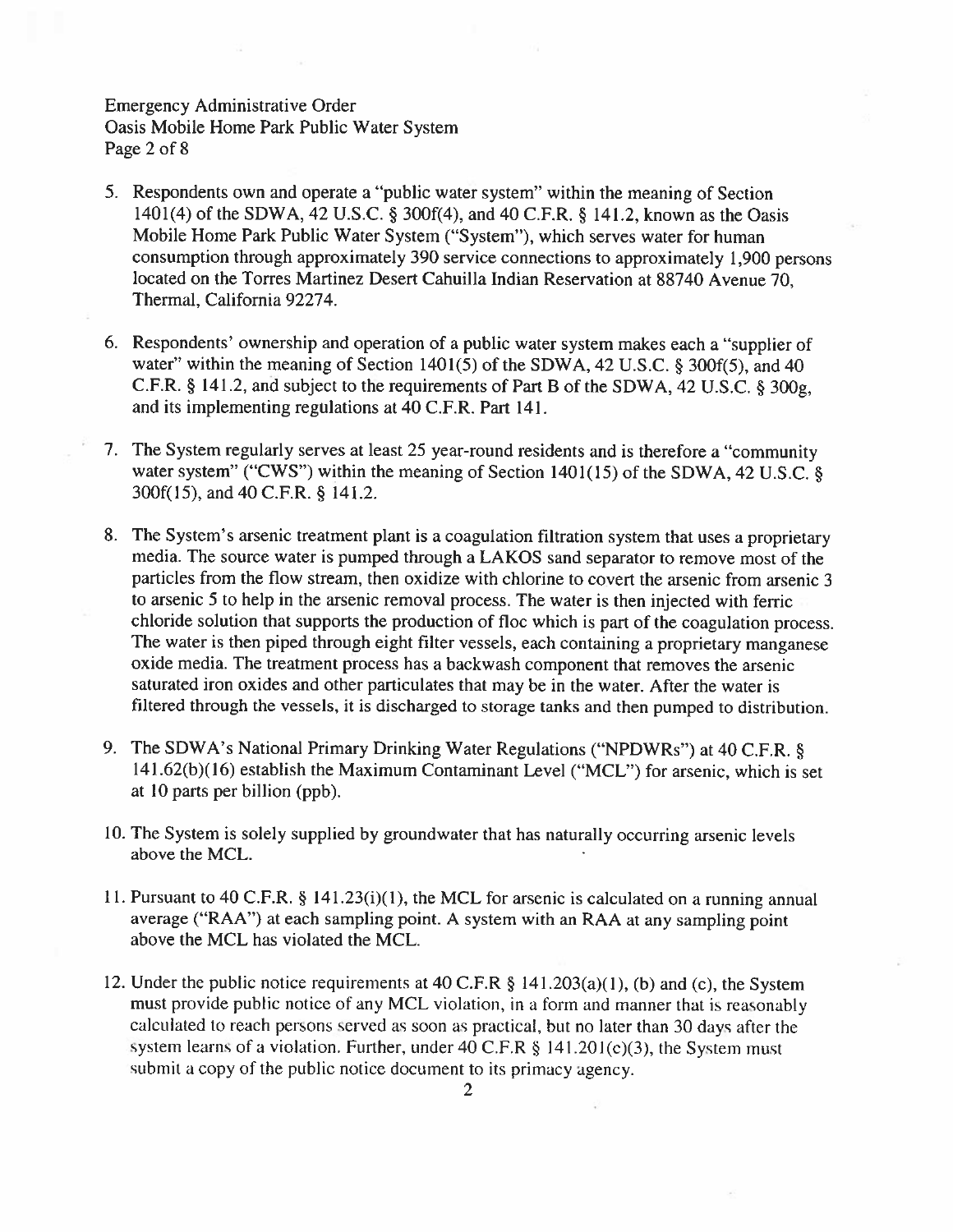# Emergency Administrative Order Oasis Mobile Home Park Public Water System Page 3 of 8

- 13. EPA has brought previous enforcement actions against Respondents. in September 2004, EPA issued an Administrative Order for failure to monitor and report for numerous SDWA chemical and microbiological contaminants, in September 2007, EPA and Respondents entered into <sup>a</sup> Consent Agreement and Final Order regarding SDWA monitoring and reporing violations, among others, that included an \$18,000 penalty.
- 14. Prior to issuing this Order, EPA confirmed that tribal and local authorities have not acted to protect the health of persons in this instance.
- 15. EPA has determined that the following conditions at the System may present an imminent and substantial endangerment to the health of persons:

### High Levels of Arsenic

- 16. During an inspection in late June 2019, EPA received testing results for arsenic samples collected in April, May, and June 2019. The results showed that the System exceeded the MCL for arsenic as the contaminant was found at <sup>16</sup> ppb in April, at 94 ppb in May, and at 89 ppb in June. After the inspection, EPA received an arsenic sample result of 97 ppb for July 2019. The results were more than nine times the MCL for arsenic. These high levels could result in acute health effects and suggest the likelihood of chronic effects as well. Arsenic is a known carcinogen and drinking high levels over many years can increase the chance of lung. bladder and skin cancers, as well as heart disease, diabetes and neurological damage.
- 17. Respondents have violated 40 C.F.R. § 141.62(b)(16), which sets the MCL for arsenic at 10 ppb. EPA calculated the RAA for the System based upon monitoring data supplied by the System and found MCL violations in 2019.

### Failure to Notify the System's Users

18. Based on conversations with Respondents, EPA has reason to believe that the System has failed to comply with the public notice requirements at 40 C.F.R  $\S$  141.203(a)(1), (b) and (c). Accordingly, the System's users have not been notified about the high levels of arsenic, the potential health effects or that they should use alternate sources of water. Consuming water with arsenic levels near 100 ppb is a serious health concern on a short-term basis and the public notice should have informed customers to seek alternative sources of water.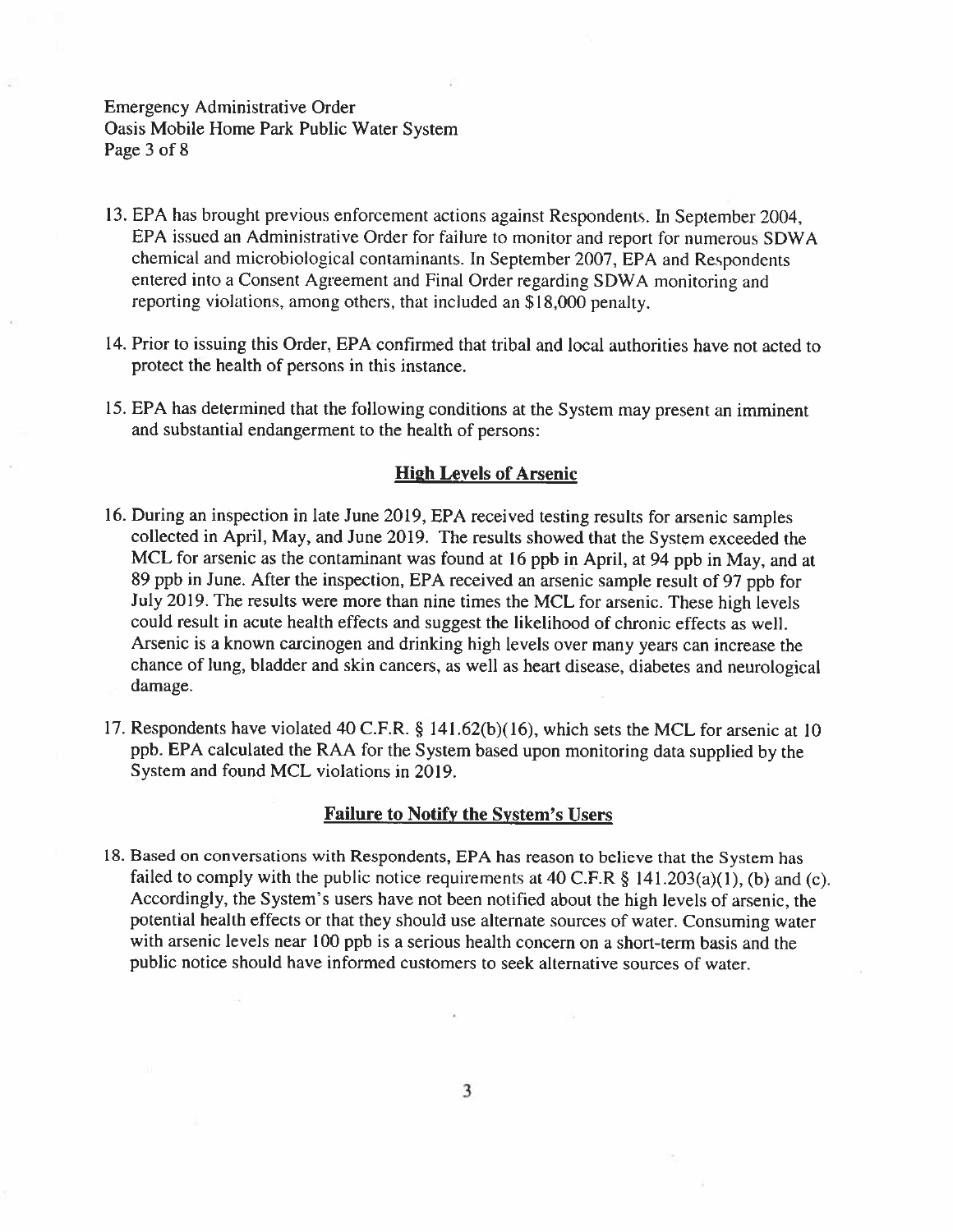Emergency Administrative Order Oasis Mobile Home Park Public Water System Page 4 of 8

### EMERGENCY ORDER

#### Intent to Comply

19. Within 24 hours of the effective date of this Order, Respondents must notify EPA in writing of their intent to comply with the terms of this Order. To satisfy this requirement, Respondents may email the EPA points of contact identified below in paragraph 32.

#### Alternative Water

- 20. Respondents shall provide an alternative source of water (e.g., bottled water) to customers no later than August 28, 2019, by 12:00 pm, that meets all applicable SDWA requirements at 40 C.F.R. Part 141. Respondents shall provide alternative source of water to its customers at no direct cost to customers until at least such time as Respondents' System comes into compliance with the arsenic MCL RAA or EPA notifies Respondents in writing that they may discontinue supplying alternative source of water to the System's customers.
- 21. Within 48 hours of the effective date of this Order, Respondents shall develop, and submit to EPA for review and approval, an Alternative Water Source Plan ("AWSP") wherein Respondents detail how and where they will provide at least one gallon of potable water per day, per person. This per person daily allotment of alternative water must be made accessible to all persons served by the System. Additionally, the AWSP will outline how Respondents plan to inform every person served by the System when an alternative water source is made available. If bottled water is going to he used by Respondents as alternative water in accordance to this Order. Respondents must ensure that the bottled water is certified by the International Bottled Water Association ("IBWA") or NSF International.
- 22. Once this AWSP is approved by EPA in writing, Respondents shall implement the AWSP within 24 hours. The implementation of the AWSP shall remain in effect until EPA provides written notification to Respondents that AWSP implementation is no longer required for that particular event.
- 23. In accordance with 40 CFR Part 141, Subpart Q, Respondents shall provide timely public notice (in English and Spanish) to System users regarding the alternative source of water, along with a description of health effects associated with arsenic in drinking water.

#### Increased Arsenic Sampling and Analysis

24. Respondents shall monitor for arsenic immediately and no less than once per week thereafter starting August 28, 2019 at the entry point to the distribution system using a certified laboratory and send the results to EPA within 24 hours of receiving the results. The sampling results shall be submitted to EPA every Friday thereafter. Respondents shall comply with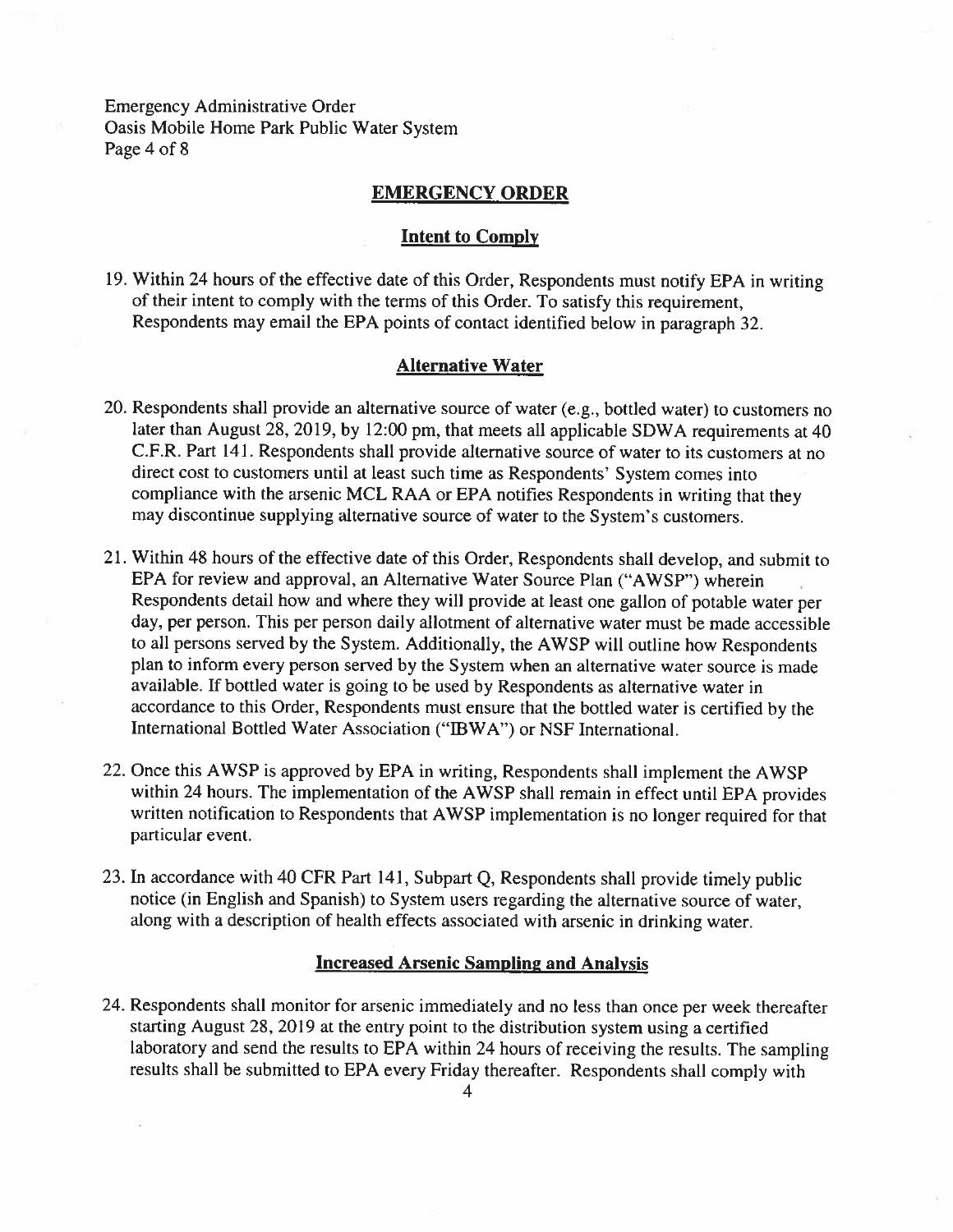Emergency Administrative Order Oasis Mobile Home Park Public Water System Page 5 of 8

any additional and/or more frequent arsenic sampling and analysis requirements determined necessary by EPA following written notice by EPA of any such requirements.

25. Respondents shall continue to comply with all applicable monitoring and reporting requirements of the SDWA and NPDWR in accordance with C.F.R. Part 141.

## Technical Review of Arsenic Treatment System

- 26. Within seven calendar days of this Order's effective date. Respondents shall engage a technical provider with sufficient engineering knowledge and certification regarding the particular treatment system being used by Respondents to assess and identify deficiencies related to the System's arsenic treatment.
- 27. Within ten calendar days of this Order's effective date, Respondents shall develop and submit to EPA for review and approval the findings of its technical provider's review, and a written work plan ("Work Plan") to address any identified deficiencies related to the arsenic treatment system, along with a proposed schedule for expeditious implementation of any identified measures or work to make the System function in <sup>a</sup> manner that ensures compliance with the NPDWRS, including the arsenic MCL. The submitted Work Plan must ensure that the arsenic treatment system conforms to the manufacturer's recommended operating specifications and optimally treats the System's drinking water supply to meet all SDWA standards.
- 28. Upon approval by EPA. Respondents shall implement the written Work Plan in accordance with the timetables set forth in the Work Plan. If EPA disapproves the written Work Plan. Respondents shall submit a revised Work Plan within five days of receipt of EPA's disapproval, and Respondents shall incorporate into the revised Work Plan any change required by EPA or address any deficiencies to the plan identified by EPA.

#### Standard Operating Procedures

- 29. Respondents must develop and follow Standard Operating Procedures ("SOPs") that will cover the collection of arsenic samples, as well as data on well usage and arsenic treatment operations to be able to determine whether operating conditions of the System's arsenic treatment plant are influencing arsenic levels. The SOPs should include instructions for operating the arsenic treatment system in a way that makes it reasonable for non-technical practitioners to understand and implement. Respondents will submit SOPs to EPA for approval no later than 60 calendar days after this Order's effective date. Among other water system operations, Respondents must develop SOPs that incorporate the following collection, logging and operational procedures:
	- a. Arsenic sample data:
	- h. Water system operational data including, but not limited to, daily raw and finished

5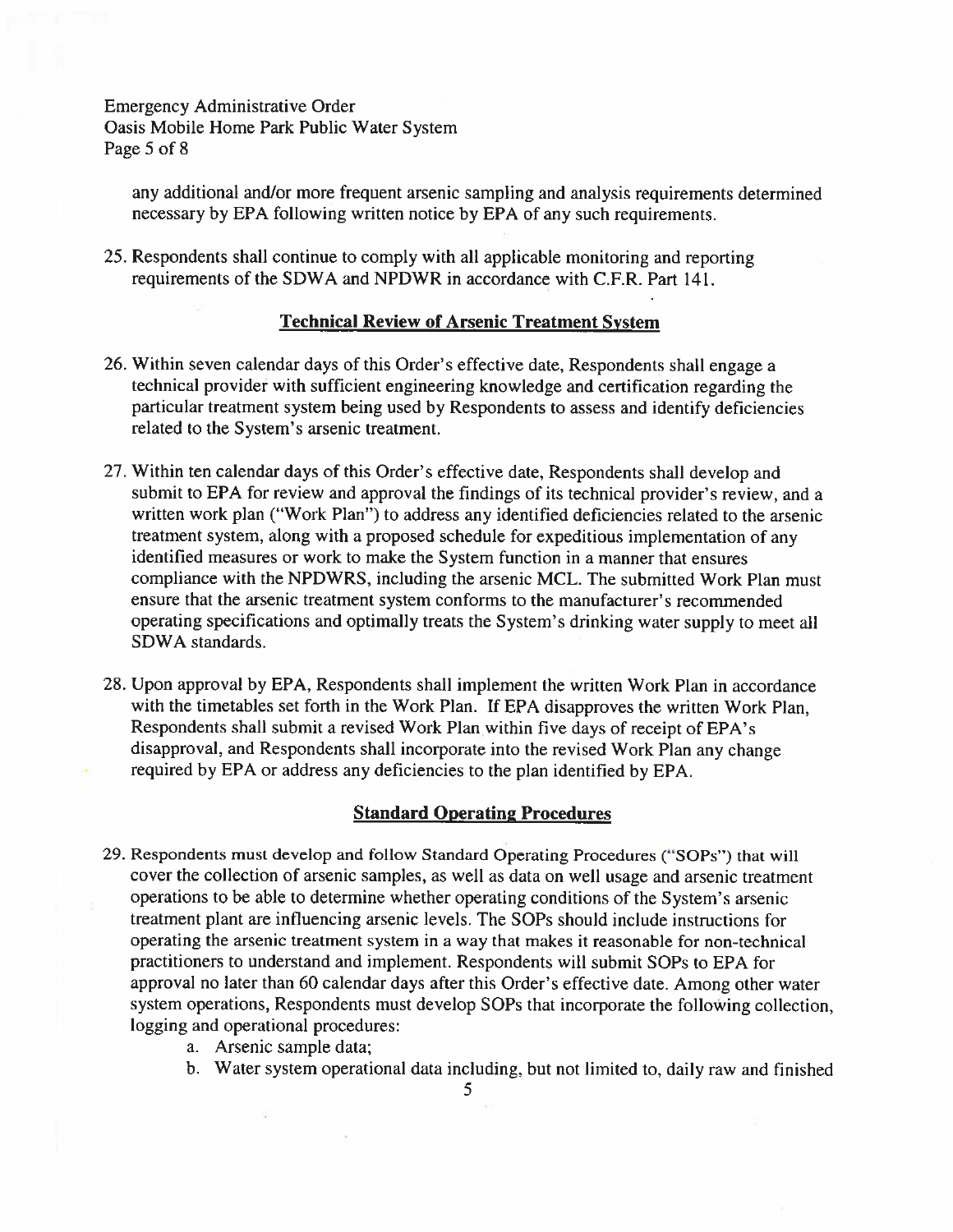Emergency Administrative Order Oasis Mobile Home Park Public Water System Page 6 of 8

> water pumping levels, daily chlorine levels, daily ferric chlorine levels and backwash frequency;

- c. Information on any maintenance and operational changes (e.g., treatment plant, wells, pumps);
- d. Testing of arsenic treatment alarm systems (Respondents' arsenic treatment plant must have an alarm system to detect system malfunctions);
- e. Arsenic treatment plant troubleshooting best practices; and
- f. Drinking water storage tank operations and maintenance.

#### Water Operation Certification

30. No later than August 30, 2019, Respondents must identify and provide EPA verification (i.e., Statement of Work) that the System has a water operator who possesses operator certification credentials of at least Distribution <sup>1</sup> and Treatment 1, and that the water operator must evaluate the system on-site no less than once every week, unless otherwise notified in writing by EPA, and be accessible or available to make water system operations and process control decisions 7 days a week.

## **Notifications**

31. Respondents must notify EPA within 24 hours after learning of a violation or situation with the potential to have serious adverse effects on human health as a result of short-term exposure to contaminants. 40 C.F.R. § 141.202(b)(2).

#### **Reporting**

32. Within five business days of this Order's effective date, Respondents must submit weekly updates to EPA on Respondents' progress complying with this Order. At a minimum, the update should include any measures Respondents have taken to identify and address the problems with the System, any sample data, and a summary of all efforts to meet the requirements of this Order including the provision of alternative water. These reports must be submitted to:

Everett Pringle Gambatese Jason Gambatese U.S. Environmental Protection Agency U.S. Environmental Protection<br>
75 Hawthorne Street (ENF-3-3) 75 Hawthorne Street (WTR-4) 75 Hawthorne Street (ENF-3-3) 75 Hawthorne Street (WT<br>San Francisco, CA 94105 75 San Francisco, CA 94105 San Francisco, CA 94105<br>
Phone: (415) 972-3548<br>
Phone: 415-972-3571 Phone: (415) 972-3548 E-mail: pringle.everett@epa.gov Email: gambatese.jason@epa.gov

SDWA Enforcement Section<br>
U.S. Environmental Protection Agency<br>
U.S. Environmental Protection Agency<br>
U.S. Environmental Protection Agency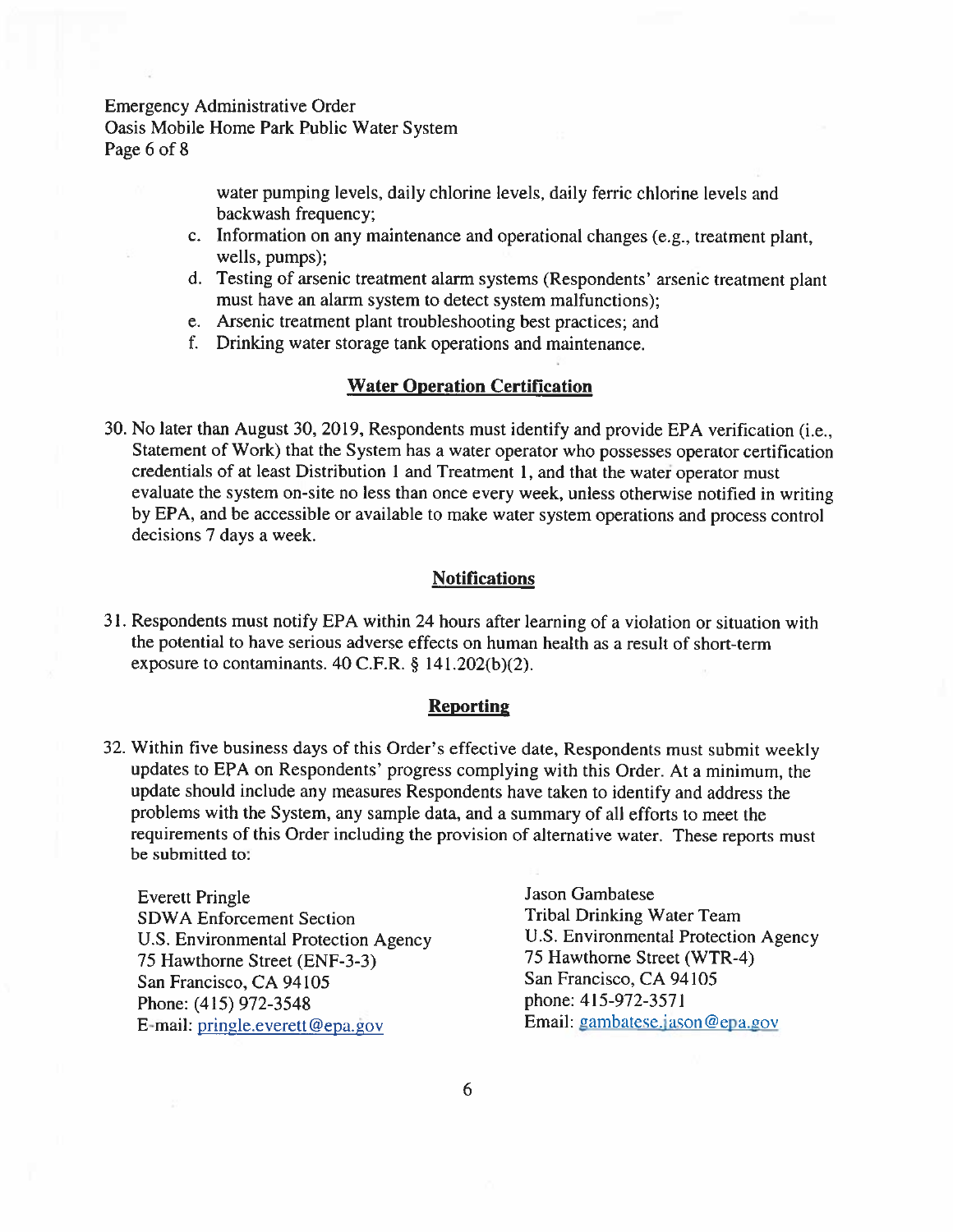Emergency Administrative Order Oasis Mobile Home Park Public Water System Page 7 of 8

## GENERAL PROVISIONS

- 33. This Order does not affect any legal requirement or EPA's legal enforcement options in this matter. This Order constitutes final agency action. Under Section 1448(a) of the SDWA. 42 U.S.C. § 300j-7(a), Respondents may seek federal judicial review of SDWA Section 1431 emergency orders.
- 34. EPA may modify this Order. EPA will communicate any modification(s) to Respondents in writing and they shall be incorporated into this Order.
- 35. This Order does not relieve Respondents from its obligation to comply with applicable federal, tribal, or local law.
- 36. Pursuant to SDWA Section 1431(b). 42 U.S.C. § 300i, in the event Respondents violate, fail or refuse to comply with any of the terms or provisions of this Order. EPA may commence <sup>a</sup> civil action in U.S. District Court to require compliance with this Order and to assess a civil penalty of up to \$23,963 per day of violation under the SDWA, as adjusted by the Federal Civil Penalties Inflation Adjustment Act of 1990, amended by the Debt Collection Improvement Act of 1996, and the subsequent Civil Monetary Penalty Inflation Adjustment Rule, 40 C.F.R. Part 19.
- 37. EPA reserves all rights against the Respondents and all other persons to take any further civil, criminal, or administrative enforcement action pursuant to any available legal authority Nothing in this Order shall preclude EPA from taking any additional enforcement actions, including modification of this Order or issuance of additional Orders, and/or additional actions as the EPA may deem necessary, and/or from requiring Respondents in the future to perform additional activities pursuant to the SDWA or any other applicable law.
- 38. The provisions of this Order shall be deemed satisfied upon Respondents' receipt of written notice from EPA that Respondents have demonstrated, to the satisfaction of EPA, that the terms of this Order, including any additional tasks determined by EPA to be required under this Order or any continuing obligation or promises, have been satisfactorily completed.

Issued and effective this  $\sqrt{2}$  day of August 2019.

Amy C. Miller. Director Enforcement & Compliance Assurance Division U.S. Environmental Protection Agency, Region 9